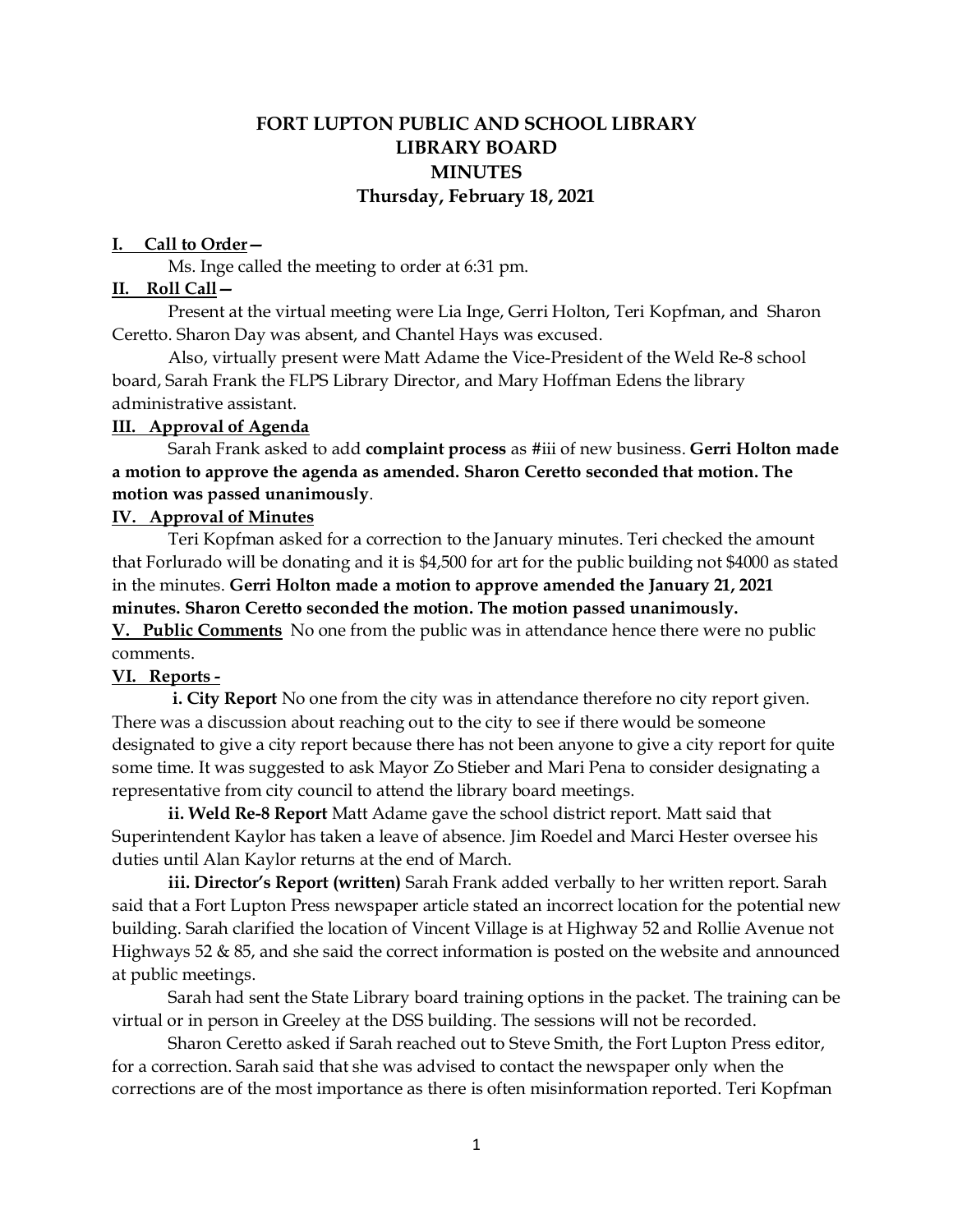added that she saw that Steve took another position, so she wasn't sure if he was at the press in that capacity.

### **iv. Committee Reports**

**1.** Sunshine Fund (Ms. Holton) \$0 Balance. Gerri Holton said that she would be purchasing something for Chela Balderrama who is retiring from the library after 26 years. Gerri said that she will pick up something for Chela and it the board wanted to donate, funds could be collected by Sarah at the library. Sarah Frank mentioned that there will be a reception for her on Friday from noon to 3:00 pm at the library. Teri Kopfman said that she will try to come, and Lia said she is planning to come after work. Sarah said that Chela received acknowledgment and a gift at her 25-year anniversary by the city. The board was happy to hear that Chela has recorded many children's books in Spanish that will be online for six to eight weeks to come. Sarah said that Chela's job is posted internally, and interviews are scheduled. Sharon Ceretto asked how many full time and part time staff are employed at the library. Sarah Frank said there are five 40-hour staff, two 32-hour staff, and two halftime staff.

Gerri asked if the position will be bilingual and Sarah said it is preferred but not required. Currently, there is one person on staff who speaks Spanish.

### **VII. New Business**

**i. Financial Statements** Unfortunately Leann Perino, the city's Financial Officer, had a meeting conflict and was unable to attend. Leann provided some answers to the board's questions on a document shared in the packet.

Lia Inge had noticed that the budget for COVID-19 was \$0 and she confirmed with board members that they had approved funds for this. Sarah said that the city council had removed department budgets in leu of receiving a grant to cover unbudgeted COVID-19 expenses.

Lia asked if Leann was coming next month or sometime in the future. Gerri asked about the city expenses in the financials and she requested an explanation for the amounts. Sarah said she would ask Leann to place a description on the statements.

**ii. Trust Funds** Sarah Frank led the discussion about the library's trust funds. She shared her screen to display the spreadsheet she is making to summarize the trust fund transactions. Sarah said she will share the spreadsheet with the board, and it will be available in Mary's office. Sarah continued to describe and explain the column titles, descriptions, and tabs.

Gerri Holton asked if the current trust fund process can be nailed down and clear for future boards such as in a policy or a document to show what is being done now. Lia Inge said through the Gift Policy that was discussed last month the giver can designate how funds are spent. Lia asked if there would be a binder that board members could see what's going on and Sarah said a binder is available for the boards viewing. Sharon Ceretto said years ago when the board was governing they could decide what to do at any time. Gerri Holton confirmed that the board did not ask for approval from anyone. Gerri Holton said that the situation is contentious, and she communicated about the difference between governing and advisory of which she's not concerned, the board had greater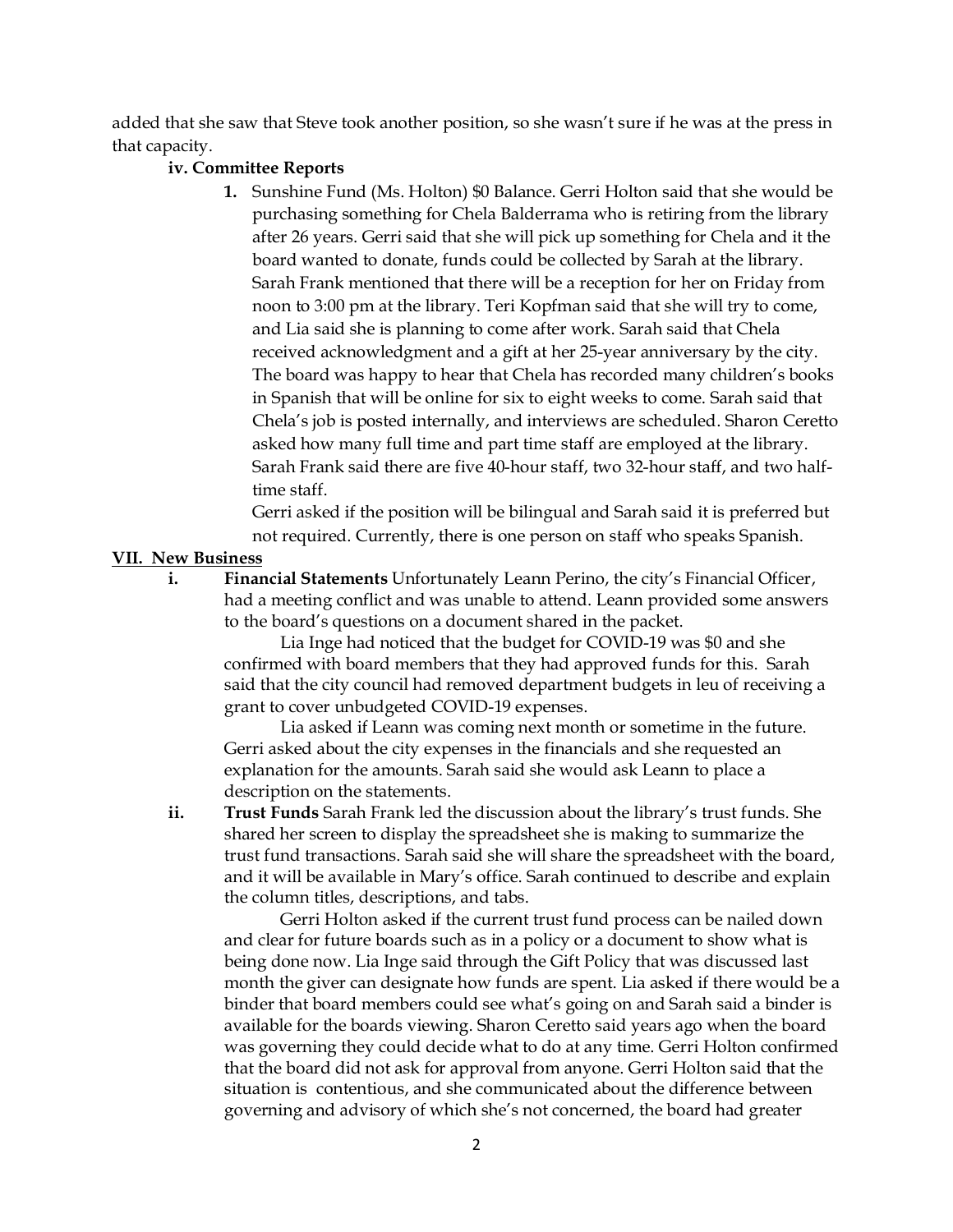duties than what has been identified and Sharon Ceretto added to that discussion. Sarah Frank said in November of 2013 the new IGA between the city and the school district changed the board from governing to advisory. Lia Inge asked Sarah to create a document about how things are done now and suggested to review a procedure document at a future meeting. A discussion followed about the duties that are currently done by the FLPSL board. Sarah Frank asked the board members if the trust funds are what the board wanted her to write about and Sarah added that the trust fund money is part of the library budget. Sarah said that Capital Projects need to be approved in the previous year as part of the city's budget.

**iii. Complaint process** Sarah Frank shared a document that she wrote about how complaints currently are dealt with and then she described the process. Sarah Frank said that there is a form online to print or a hard copy is available at the library now and added that no anonymous complaints are accepted. The library director receives the complaint and then finds a resolution or, if necessary, they would bring it to the board. Sarah Frank explained that on the website under HOW TO there is a complaint form that can be printed and submitted at the library. Any personnel issues go to director and then the city administrator, but not the board. A chat developed about how other entities including HPLD manage complaints. A conversation followed about previous complaints and how they were handled.

Another discussion pertaining to whom the letter is addressed to and who will open and read it occurred. It was suggested to contact the attorney to ask who should open letters and how the letters should be dealt with and/or shared.

There was another talk about having the complaint forms along with suggestions, concerns, and praises forms available for patrons.

### **VIII. Continuing Business**

- **I. Strategic Planning Committee** Teri Kopfman said that the committee reviewed and discussed possible changes to the strategic plan. Sarah Frank said that our strategic plan already mirrored the current library standards. The committee found that we already do some well and will not include the things we already do. Gerri Holton said that they will be working on the fifth step and looking at other entity's strategic plans in March.
- **II. Art Policy** The art policy was discussed at the January meeting. Sarah sent the revised copy from last month. **Gerri Holton made a motion to approve the art policy Teri Kopfman seconded the motion and it passed unanimously.**

Some of the board wants a printed copy of the policies. Sharon wants hard copy with date on it. Lia, Teri, and Gerri requested an electronic copy.

- **III. Short Take Training Video** Sarah Frank was going to share a training video but requested waiting until the other members were present.
- **IV. Executive Session -** Section 24-6-402(4)(a), C.R.S., for the purpose of discussing the possible acquisition of real estate for a new public library site and pursuant to Section 24-6-402(4)(e)(I), C.R.S., to determine negotiations strategy and instruct negotiators on the possible acquisition of real estate for a new public library site.